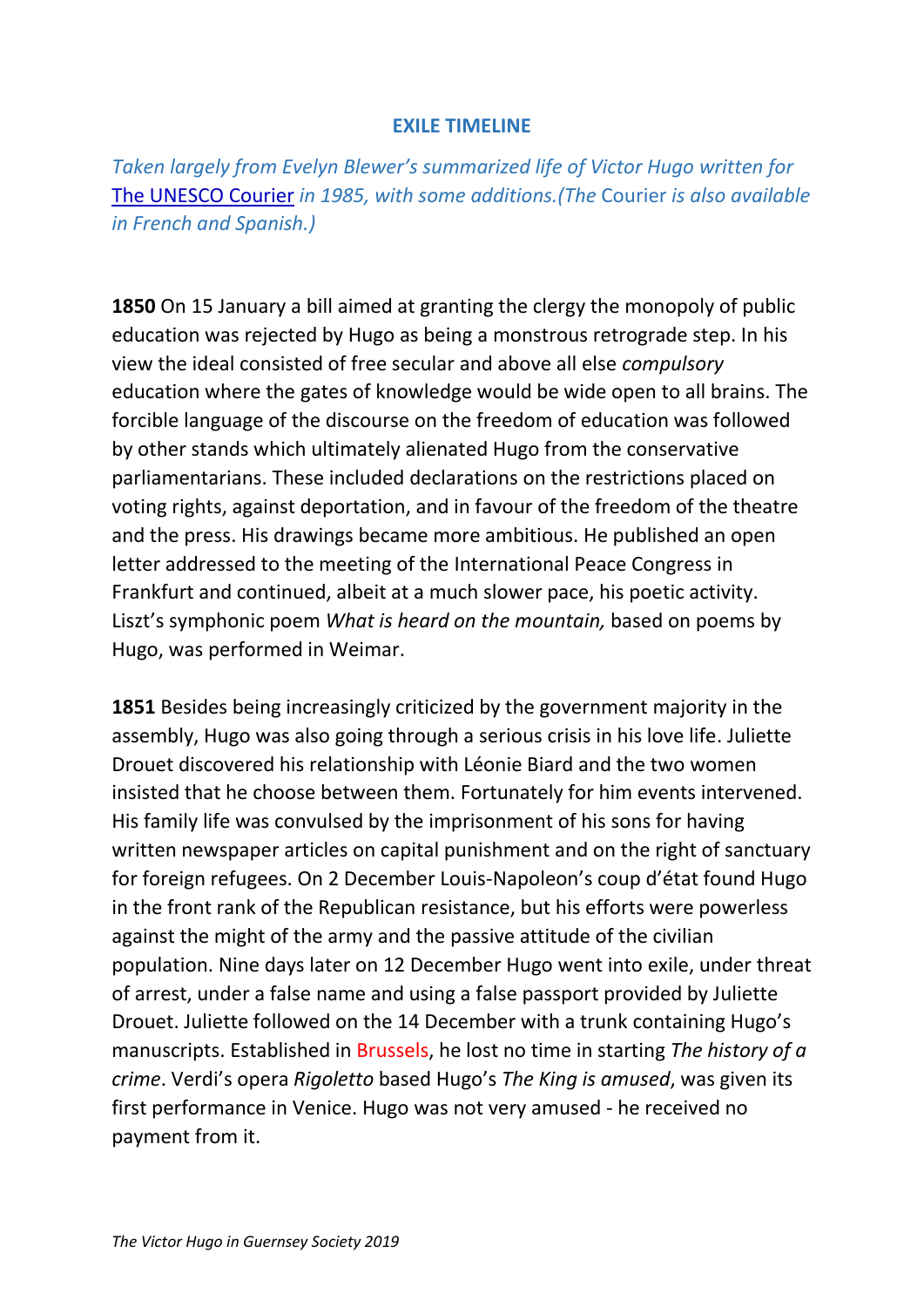**1852** Decree exiling Hugo from France. He had to sell his house in Paris and all his effects. Writing was to become the only form of political resistance 'the inkstand versus the cannon,' as Hugo was to put it in a letter to his wife. His work *The history of a crime* progressed, substantiated as it was by the increasing number of testimonies provided by Frenchmen who had been expelled or had escaped, and his *Napoleon the Little* took shape within weeks. Having been warned by the Belgian government that he would be liable to exposure if he published a book on the 'prince president' Hugo left Brussels in early August for Jersey, where his family and Juliette joined him. Napoleon the little was published in London and put on sale in Brussels the same day. The Hugo family moved into Marine Terrace in Jersey and the Exile devoted himself to his poetry. On 29 November Hugo made a speech in commemoration of the anniversary of the 1830 revolution in Poland in which he hailed the Poles as being 'the first born of persecution.'

**1853** Publication in Belgium of a volume of Hugo's collected speeches. In Jersey he continued to pour out satirical poems. The family took up photography and decided to publish a book with photographs used as illustrations – this would have been one of the very first ever to be set up in that way – but this was not published and became instead Francois-Victor's *La Normandie*. The Hugo family was introduced to table turning. Although they were initially sceptical, they became addicts following a communication which seemed to come from Léopoldine. Over a two-year period they received messages from more than 100 spirits, including Dante, Jesus Christ, Mozart Rousseau, Socrates, Shakespeare and Luther. Son Charles was the 'medium'. In November *Les Châtiments* was published in two editions, one complete and the other expurgated and the collection was thereafter smuggled into France. Hugo began to make collages.

**I854** There was no let-up in the messages received through the table. In January a death sentence passed on the neighbouring island of Guernsey prompted the exiled poet to address an appeal to the inhabitants of Guernsey calling them to abolish a punishment that was out of key with the times. He started work on a long poem which was eventually to become *The end of Satan*, and on the anniversary of the 1848 revolution made a lyrical and a utopian speech in which he affirmed that the emergence of the united states of Europe and indeed of the universal republic would see the end of poverty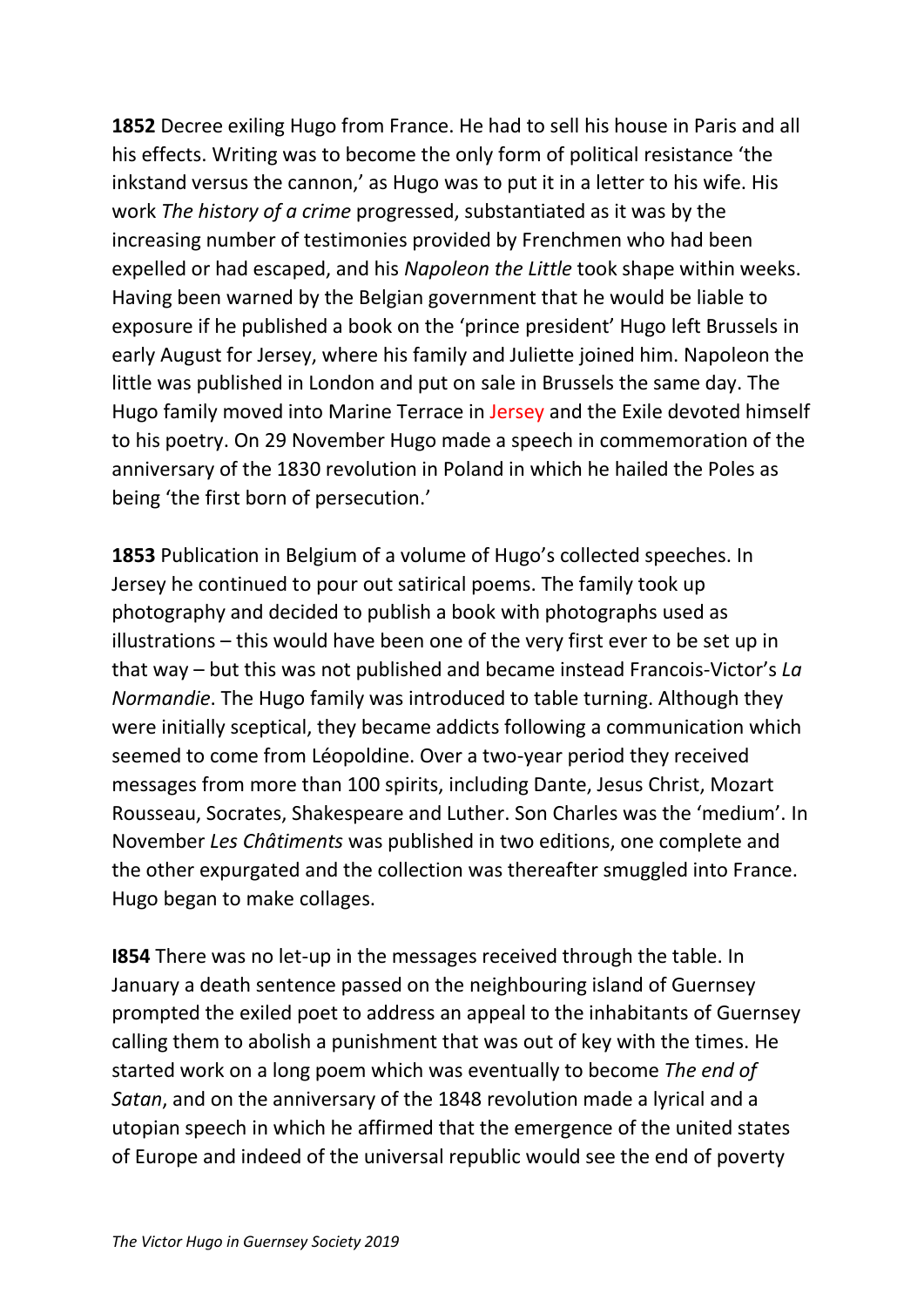and ignorance, and the birth of an educated and balanced civilization. The Spanish Junta de Salud, (Committee of Public Safety), invited Hugo to settle in Spain, an offer which he was very tempted to accept. The anniversary of the Polish revolution afforded him an opportunity of publishing a pamphlet denouncing the Crimean war.

**1855** Death of Abel Hugo, the poet's eldest brother. Hugo again wrote a number of brilliant pages on the occasion of the anniversary of the 1848 revolution, as well as a host of poems, many of which were included in *The contemplations*. On October 3 French exiles were expelled from Jersey. Hugo supported them by issuing a declaration which was to be signed by 35 other exiles from France, Germany, Poland, Hungary and Italy and was, in the days following, to give rise to an order expelling all exiles. Hugo moved on to Guernsey and settled with his family in Saint Peter Port, renting 20 Hauteville from Thomas Domaille.

**1856** Hugo wrote extensive fragments of *God*. The collection *The contemplations* was published in April and was such a success that Hugo decided to protect himself from further expulsion by becoming a property owner for the first time in his life, when he bought a house at 38, Hauteville from William Ozanne. The decoration of the house which was completely designed and supervised by Hugo himself would take years to complete, but the family was able to move into it in autumn. Juliette eventually moved into La Fallue, which belonged to the Allez family. The exile launched two further appeals by way of encouragement to embryo nations: these were to Italy and to Greece.

**1857** Hugo devoted himself completely to poetry. Among other things he wrote to several 'minor epics', which were subsequently brought together in *The legend of the centuries*, *The revolution* and a good part of *Supreme pity.*

**1858** In the hope of finding a husband for daughter Adèle, Hugo's wife took her to Paris for several months and from then onwards she was never again to live at Hauteville House on a permanent basis. The poet completed *Supreme pity*, *The back of the page*, and *The donkey*. His work on 'minor epics' was interrupted at the end of June with a carbuncle on his back and he was only able to start working again in October.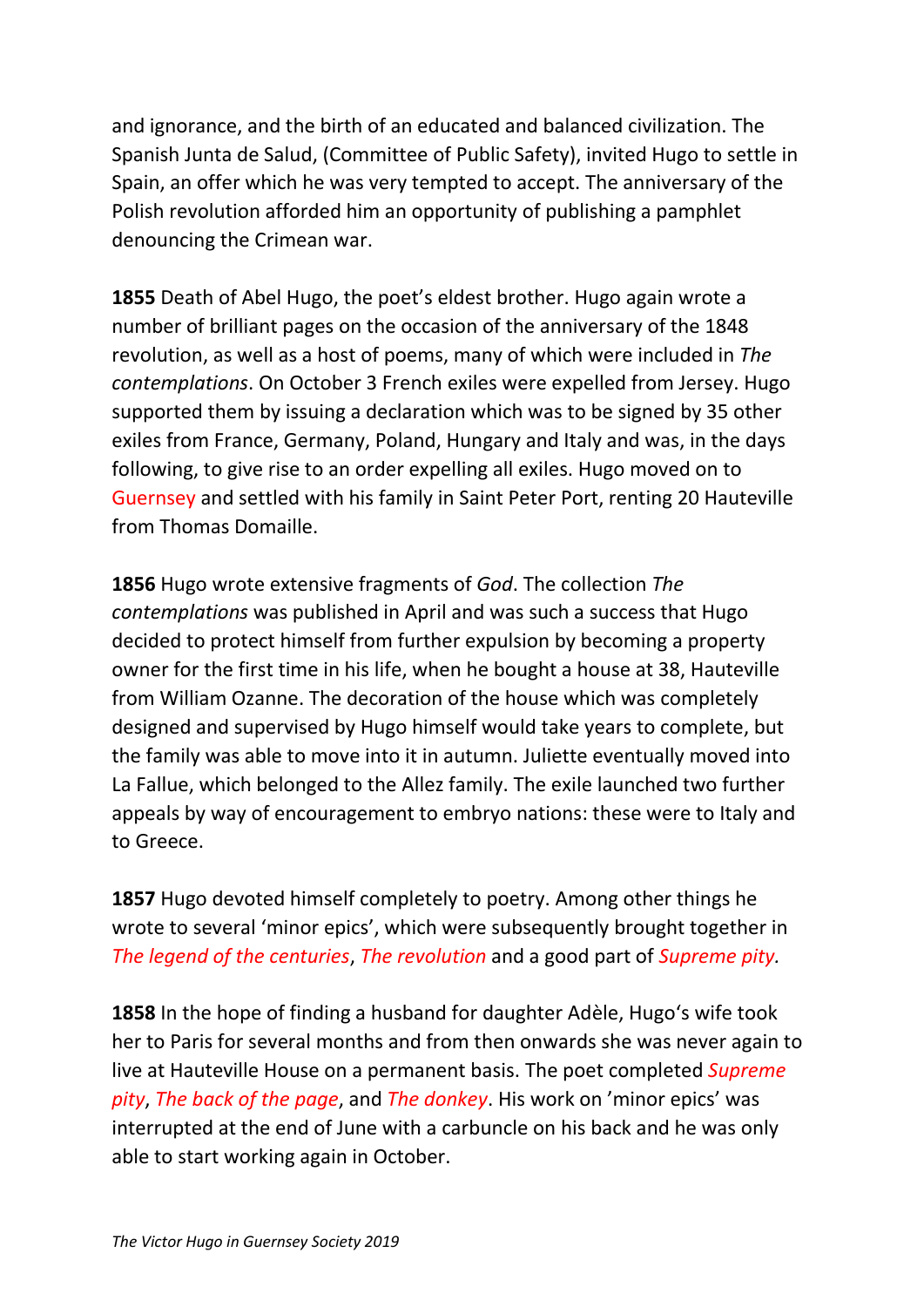**1859** Hugo went on a two week visit to the isle of Sark with his eldest son and Juliette, this being the first time that the two had met. in August he replied to the amnesty decree by issuing a declaration that he arranged to be printed in the English press and in which he stated, 'when freedom returns, so shall l.' However most of the political exiles living in Guernsey returned to France. The first part of *The legend of the centuries*, *History - the minor epics*, was published in September. Hugo forsook the epic style to write several poems which were included in the collection *The songs of the streets and the woods*, but then returned to it by taking up *The end of Satan*, which he had abandoned five years earlier. He made a public appeal to the United States of America in a bid to save the life of the abolitionist John Brown, who had been sentenced to death.

**1860** Hugo wrote to *Le Progrès*, the newspaper of the Haitian capital Port-au-Prince, conveying his hopes for the brotherhood of man, stating 'on earth there are neither blacks nor whites there are only minds.' Hugo continue to work on *The end of Satan* until April when he returned to *Les Misérables*, a work he had discarded 12 years before. In June he returned in triumph to Jersey at the invitation of the committee set up to support Garibaldi and delivered a speech on freedom and the liberation of Italy. His friend Ribeyrolles, former parliamentarian and an exile, died in Rio de Janeiro, and Hugo sent to the Brazilian committee an epitaph in verse for his tomb.

1861 Hugo grew a beard. In Paris his brother-in-law Paul Chenay published the engraving 'John Brown' which was produced from Hugo's drawing of a hanged man, John Tapner. At the end of March the writer left Guernsey in the company of Charles and Juliet for a three month journey to the continent, first into Belgium, when he visited his wife and daughter in Brussels, stayed in the vicinity of the battlefield of Waterloo and completed *Les Misérables*. He then went on to Holland. Charles decided to settle on the continent. Hugo Wrote two important open letters, one to the Congress of the Antwerp Artistic Missionary and Scientific Circle on Literary and Artistic Property, and another to the Associazione unitaria italiana, to thank it for having spontaneously made him a member and to encourage it in its work. He also ordered a room in glass to be built at the top of his house for use as a study. This was to be his 'lookout.'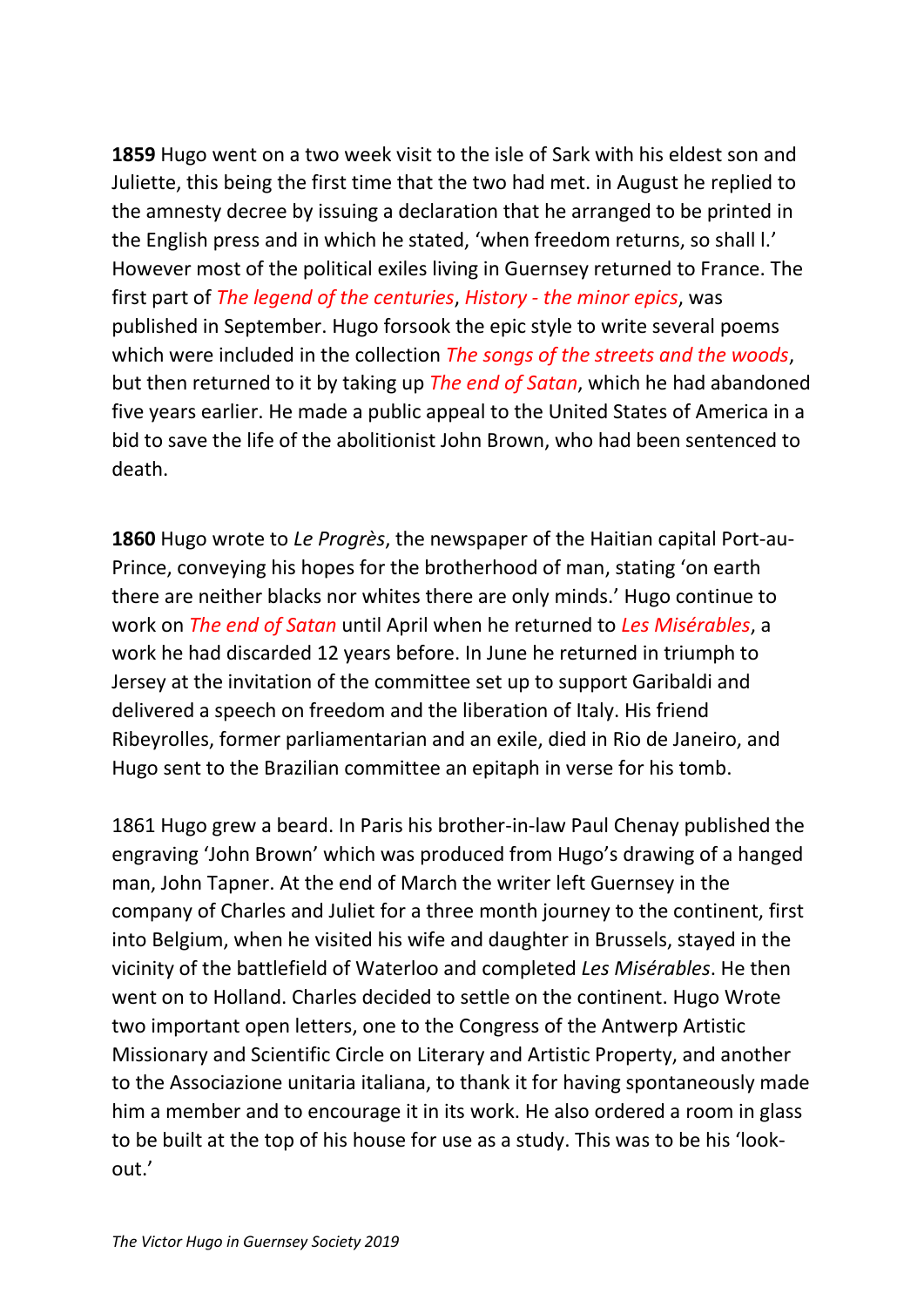**1862** Hugo wrote a letter to the Belgian newspapers on the prisoners condemned to death in Charleroi, and this was instrumental in having seven death sentences commuted. He organized a weekly meal in his home for the poor children of the island. The publication of *Les Misérables* started in Brussels on the 30 March and in Paris on 3 April, but the performance of a drama based on the novel by Charles Hugo and Paul Meurice was banned by the French government. In August and September Hugo travelled with Juliet in Belgium and along the Rhine. Journalists from many countries who were admirers of *Les Misérables* organized a banquet in his honour in Brussels, at which he took the floor to hail the Free Press and the contribution it had made to social progress. Since he was about to return to Guernsey, Hugo had to decline an invitation to speak at the International Congress for the Advancement of the Social Sciences, but he sent a letter announcing his membership which was published in the Brussels newspaper *The Times* and in which he stated 'there is nothing more pressing and urgent than free and compulsory education.' He was also successful in his appeal to the people of Geneva to reject a draft constitution upholding the death penalty. An album of 12 drawings by Hugo engraved by Paul Chenay, with a preface by Théophile Gautier and a portrait and foreword by Hugo himself, was published in Paris.

**1863** At the beginning of the year Russia crushed a popular uprising in Poland. Hugo responded to the appeal of the Polish newspaper *Kolokoi* by writing an address to the Russian army which was reproduced in the press throughout Europe. In Puebla, the Mexican city besieged by French troops, a bilingual newspaper published daily 'banner' headlines consisting of extracts from *Napoleon the little*, and taunted the invaders with the slogan 'you have a Napoleon but we have Victor Hugo.' Hugo responded by writing a stirring essay on the Mexican war. His daughter Adèle fled from the family home and set out for Canada. Hugo's wife published *Victor Hugo's life recounted by an eyewitness* and came back to Guernsey for 10 days in the summer. Hugo and Juliette went on a seven week trip to Germany. The writer started to work on essay on Shakespeare and wrote *Promontorium somnii.*

**1864** Publication of *William Shakespeare*, the crowning genius of all time. Hugo was invited to officiate at a ceremony in Paris commemorating the 300th anniversary of Shakespeare's birth, and it was agreed that he would be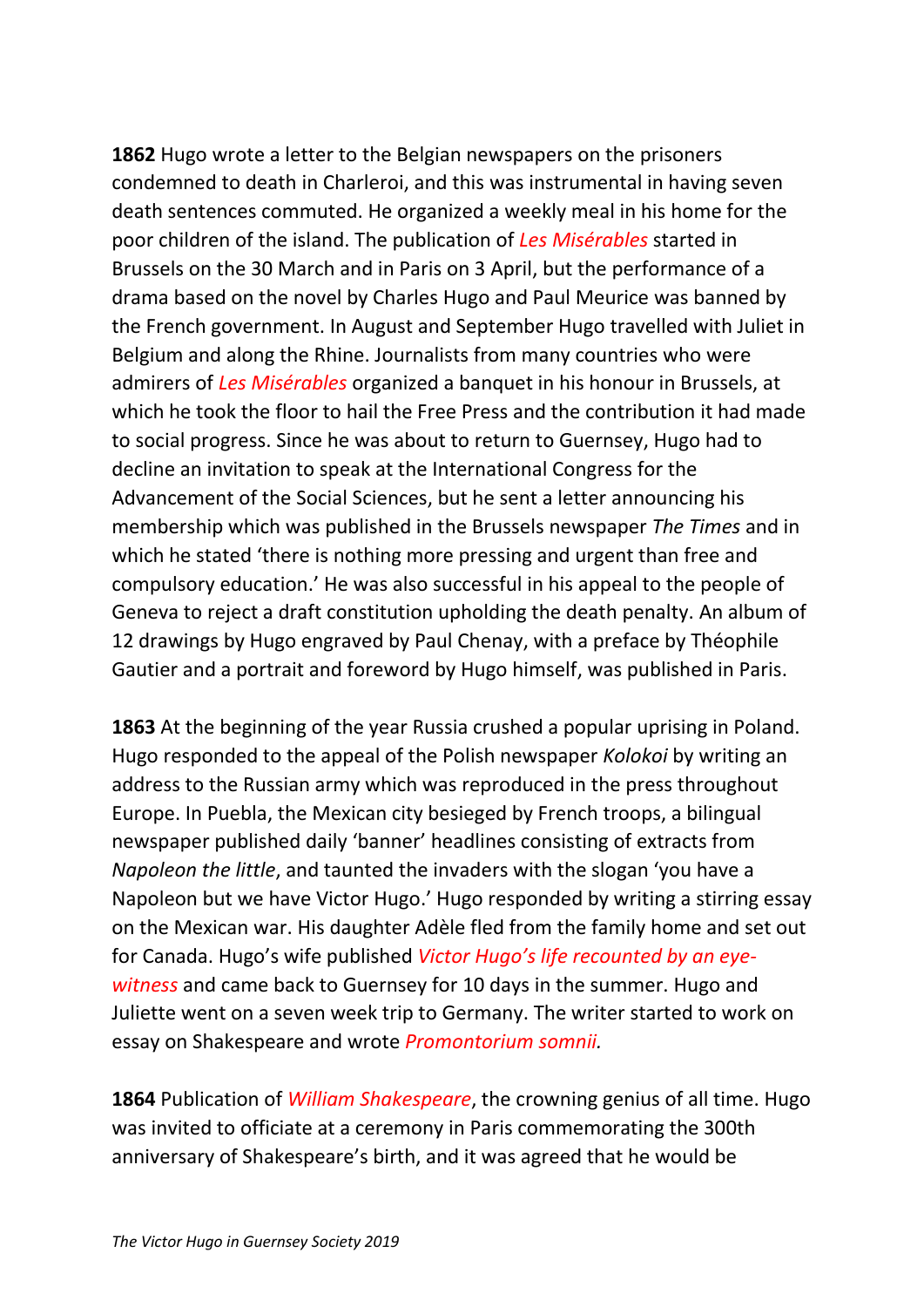represented by an empty chair. The imperial government banned the event. Hugo wrote a preface for the new translation of Shakespeare by François-Victor Hugo and began work on *The Toilers of the Sea*. His annual tour took him to Germany, Luxembourg, and Belgium.

**1865** Death of Emily De Putron, François-Victor's fiancée. FV left Guernsey and his father delivered the funeral oration. Hugo made several declarations on capital punishment and agreed to be a member of a committee established for the purpose of erecting a statue to Beccaria in Italy. He wrote a letter to the Gonfaloniere of Florence to commemorate the 600th anniversary of Dante. In June he wrote *La Grand'mère*, a one-act comedy, and then left with Juliet for four months on the continent. He wrote a letter to the Student Congress of Liège, in which he stated that the brotherhood of education was the precursor of the brotherhood of peoples. *The songs of the streets and the woods* was published in both Brussels and Paris. He completed *Toilers*. Charles Hugo married Alice Lehaene.

**1866** Publication of *The toilers of the sea*. The novel was dedicated Guernsey, 'my present retreat and my likely grave.' Hugo wrote a drama entitled *1000 Francs reward* and the one-act comedy *The intervention*. In Brussels, where he lived for two months in the summer, he met his wife and sons again. Hugo started work on a new novel, *The man who laughs* and on the introduction to *Paris-Guide*, a collection of essays intended for publication on the occasion of the Universal Exhibition. He published an open letter in response to the appeal launched by the inhabitants of Crete, who had risen up against the Turks. He also became an honorary member of the Central Committee for the Polish Cause.

**1867** He issued a further letter to the people of Crete as well as a letter to England on the Irish independence movement. He also wrote a two-act comedy *Will they eat?*, and published his essay on Paris in which he extolled its history and conjured up a majestic version of its future whereby, in the 20th century, it would become the capital of a united Europe and in the centuries that after the capital of United mankind. He addressed an appeal to Benito Juarez, president of the Mexican Republic, asking him to spare the life of the Emperor Maximilian 'by the grace of the republic'. He had a moving exchange of letters with a Portuguese correspondent on the occasion of the abolition of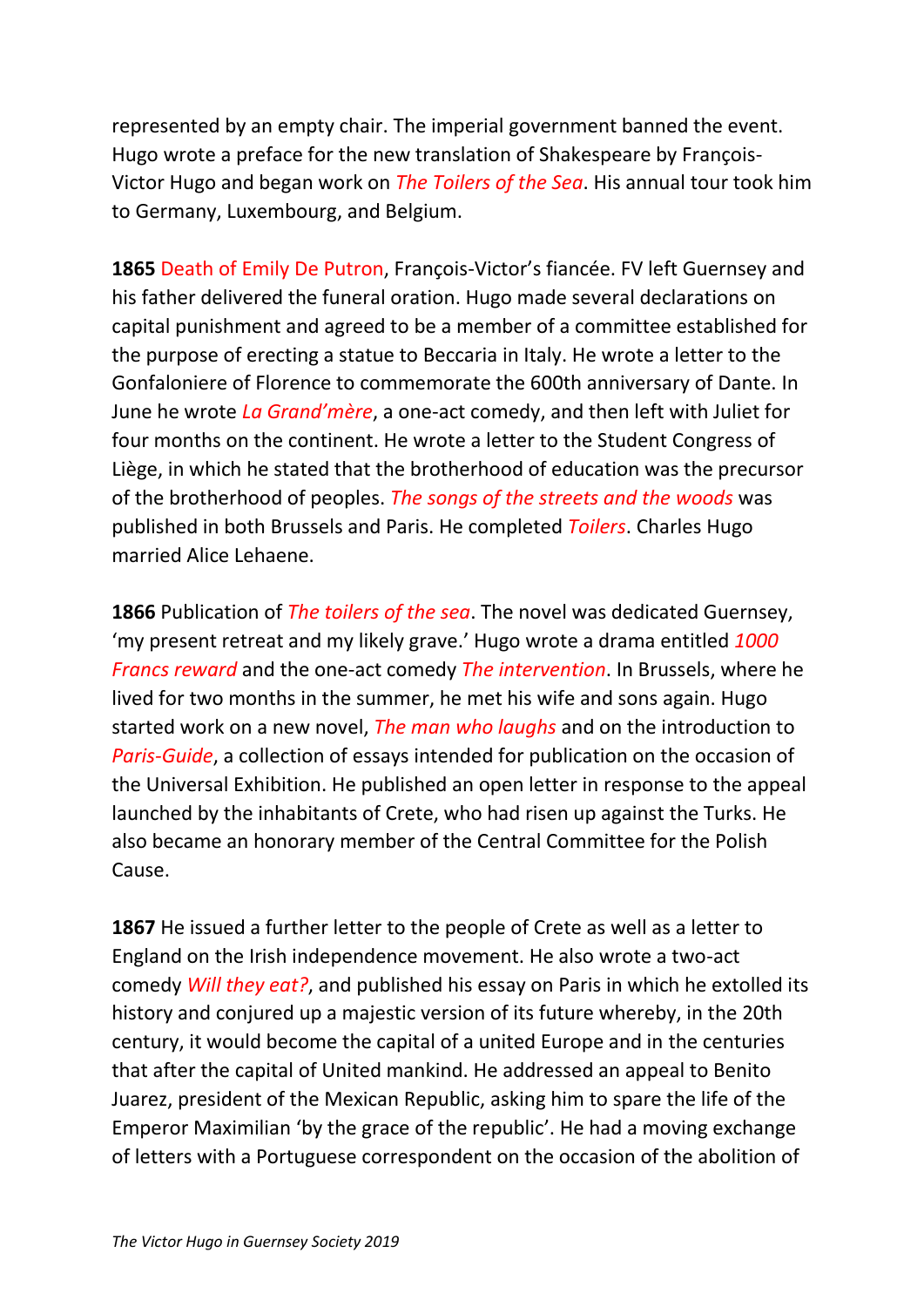the death penalty in Portugal. Their correspondence was published in *Le Courrier de l'Europe.* He addressed a letter to the Congress of the Peace League taking place in Geneva. He spent three months on the continent, firstly with his family in Brussels, when he saw his first grandson Georges, and then in Zealand. Publication in booklet form of *The voice of Guernsey*, a set of verses address to Garibaldi on the occasion of his defeat at Mentana. He likewise addressed a letter to the members of the republic of Puerto Rico, in which he proclaimed 'the freedom of the world is composed of the freedom of its individual peoples'.

**1868** Hugo addressed a letter to the International League of Peace and Freedom which was published in the Washington newspaper *Public opinion* as well as a letter to the Venetian patriots on Manin, whose ashes were about to be transferred from London to Venice. Death of Georges Hugo. Hugo spent two months in Brussels. Birth of his second grandson, also named Georges. Death of his wife, buried in Villequier alongside Léopoldine. Hugo accompanied the funeral cortège as far as the French border. He completed *The man who laughs* and addressed to letters to Spain following the fall of that country's monarchy.

**1869** Hugo wrote *L'épée*, *Les Deux trouvailles de Gallus* and *Torquemada*, which became part of The Theatre in Freedom. He launched an appeal to America calling on it to support Crete and visited Geneva to chair the Congress of the International League of Peace and Freedom. He spent several weeks traveling in Switzerland and one month in Brussels where a granddaughter Jeanne had just been born. Publication of *The man who laughs*. Letter to the chairman of the American committee of London on the philanthropist George Peabody. His poetic output stepped up sharply.

**1870** Hugo responded to the appeals made to him from across the Atlantic by delivering an address for Cuba and a letter to the women of Cuba who had taken refuge in New York. He continued his political activity and planned the organization of the collection the four winds of the spirit. In June his son Charles and family came to stay at Hauteville house. On 14 July he and his grandchildren planted the acorn of the Oak of the United States of Europe. In view of the impending fall of the empire Hugo left Guernsey with Juliet on 15 August and went to Brussels, where he impatiently awaited the news from Paris. The republic was proclaimed on 4 September and on the 5th Hugo returned to France after almost 19 years of exile. No sooner had he returned than he turned his attack on the foreign enemy and addressed a letter to the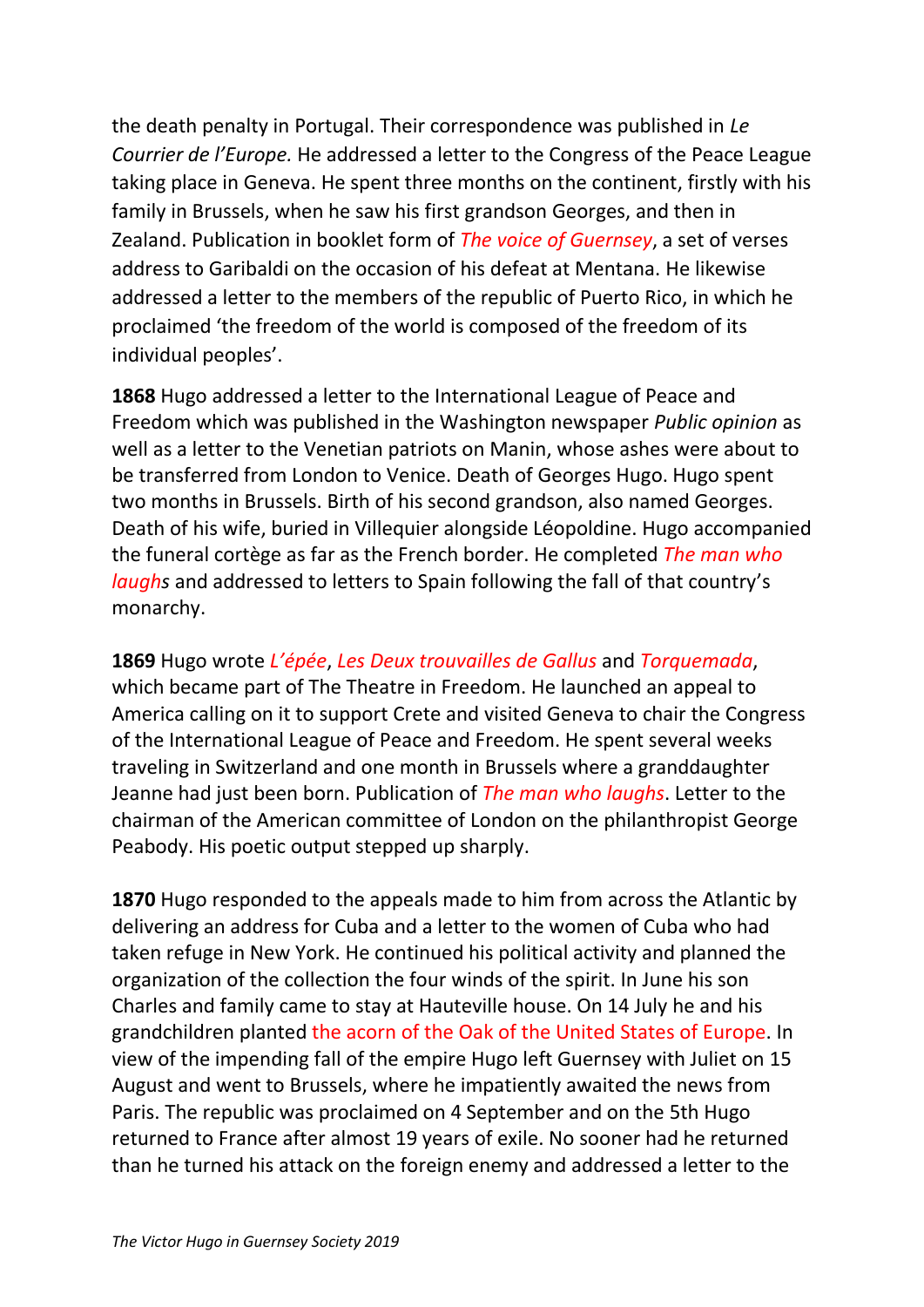Germans followed by letters to the French people and to the Parisians. Publication of the first French addition of *Les Châtiments*, from which public readings were given in aid of the defence of Paris. Other public meetings were given in aid of war victims. The dreadful year began to take shape in the light of these events.

**1871** The French and the Germans signed an armistice in January and legislative elections were held in February. Hugo was elected to the national assembly and set off at once for Bordeaux, where it was in session. 3 weeks later when he spoke in a debate on the validation of Garibaldi's election he was so violently heckled that he resigned. His son Charles' sudden death compelled him to return to Paris on the very day that the uprising of the commune broke out. He went on to Brussels to arrange his sons affairs. His horror at the harsh repression of which the 'Communards' were victims prompted him to offer sanctuary to all the exiles of the commune. On account of the stand he took he was attacked in his home in the night and was expelled from Belgian territory. He and his entourage sought refuge in Luxembourg, after which he settled in Vianden. The poems comprising *The dreadful year* continued to increase in number. At the end of September, learning of the conviction of Henri de Rochefort, Hugo rushed back to Paris to plead in his favour and in that of other Communards.

**1872** Adèle, Hugo's daughter was brought back to Paris where she had to be placed in a nursing home. She was to die in 1915. Publication of a collection of speeches and open letters entitled *Deeds and words 1870-72*, followed by publication of *The dreadful year*. In May the people of Rome sent an address to the people of France through the person of Victor Hugo, who in turn drafted a response to the Romans. He also sent letters to the chairman of the society of non-denominational schools and to the chief editor of *The Future of Women*, in order to encourage them in their work. Hugo likewise addressed a letter on the future of Europe to the peace Congress in Lugano. Hugo returned to Guernsey and started work on the new novel *'93*.

**1873** While still in Guernsey Hugo became friendly with Blanche Lanvin, a girl working for Juliette. This was to be the last great love of his life and it was to last for a number of years. He wrote poems, completed first version of his novel, and then having spent almost one year on the island returned to France. The death of his son François-Victor in December.

**1874** Publication of *'93*. Completion and publication of *My sons*. Letter on the